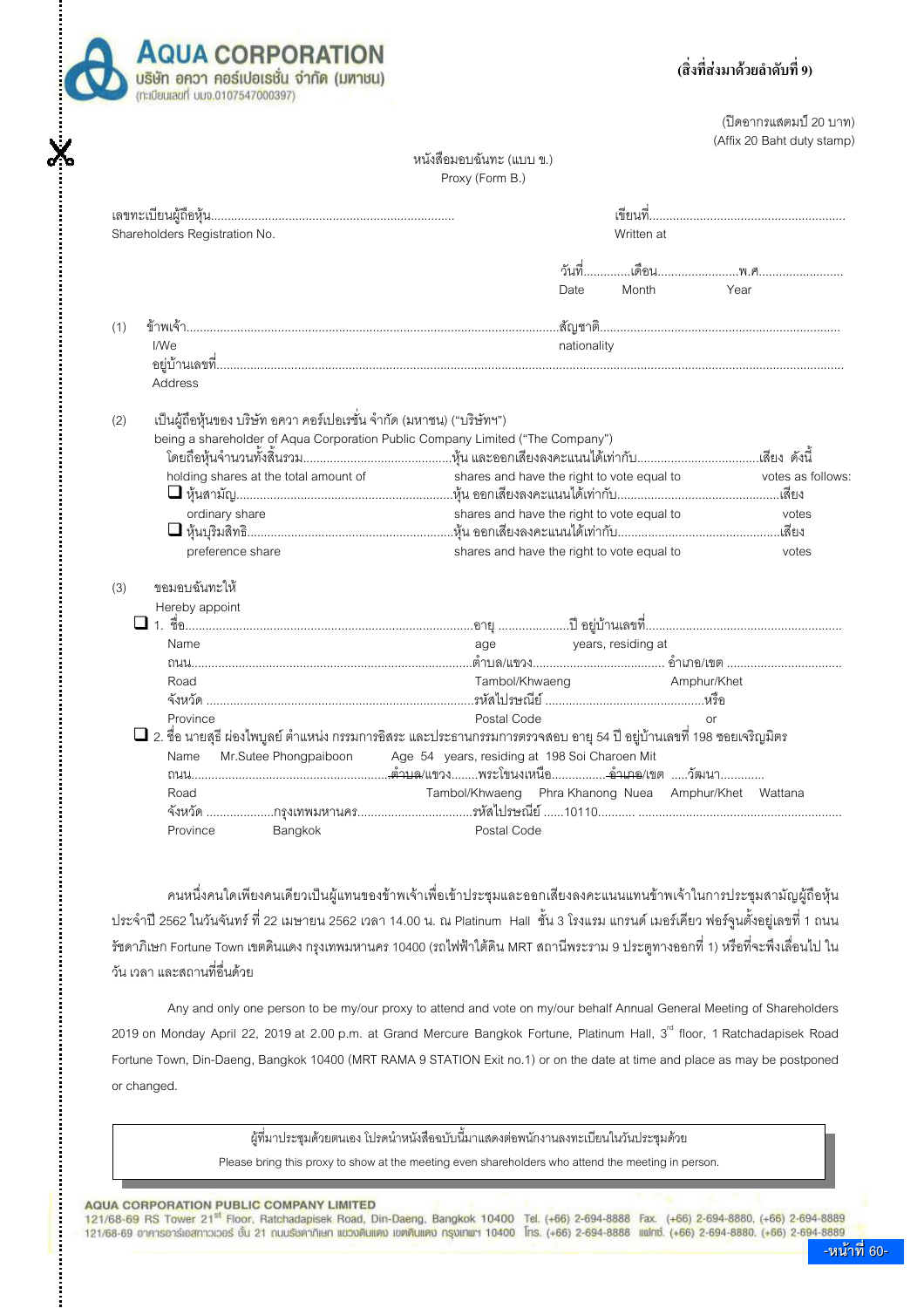|                   | บริษัท อควา คอร์เปอเรชั่น จำกัด (มหาชน)<br>(ทะเบียนเลขที่ บมจ.0107547000397                                                            |                                                                                                                                                                                                                                                                                                                                                                                                                                                                                                                                                            | (สงทสงมาด้วยล้ำดับท 9)                                                                                                                                                                                                                                                                        |
|-------------------|----------------------------------------------------------------------------------------------------------------------------------------|------------------------------------------------------------------------------------------------------------------------------------------------------------------------------------------------------------------------------------------------------------------------------------------------------------------------------------------------------------------------------------------------------------------------------------------------------------------------------------------------------------------------------------------------------------|-----------------------------------------------------------------------------------------------------------------------------------------------------------------------------------------------------------------------------------------------------------------------------------------------|
| (4)               |                                                                                                                                        | ข้าพเจ้าขอมอบฉันทะให้ผู้รับมอบฉันทะออกเสียงลงคะแนนแทนข้าพเจ้าในการประชุมครั้งนี้ ดังนี้<br>I/We hereby authorize the proxy holder to vote on my/our behalf in this meeting as follows:-<br>(ก) ให้ผู้รับมอบฉันทะมีสิทธิพิจารณาและลงมติแทนข้าพเจ้าได้ทุกประการตามที่เห็นสมควร<br>(a) The proxy holder is entitled to consider and vote on my/our behalf as deemed appropriate in all respects.<br>$\Box$ (ข) ให้ผู้รับมอบฉันทะออกเสียงลงคะแนนตามความประสงค์ของข้าพเจ้า ดังนี้<br>(b) The proxy holder shall vote according to my/our intention as follows:- |                                                                                                                                                                                                                                                                                               |
|                   | $\Box$ เห็นด้วย/Agree                                                                                                                  | <u>วาระที่ 1</u> พิจารณารับรองรายงานการประชุมสามัญผู้ถือหุ้น ประจำปี 2561 เมื่อวันที่ 20 เมษายน 2561<br>Agenda 1 Approval of the minutes of the Annual General Meeting of Shareholders 2018 on April 20, 2018.<br>$\Box$ ไม่เห็นด้วย/Disagree                                                                                                                                                                                                                                                                                                              | $\Box$ งดออกเสียง/Abstain                                                                                                                                                                                                                                                                     |
| วาระที่ 2         |                                                                                                                                        | ี พิจารณารับทราบรายงานผลการดำเนินงานและรายงานประจำปีของคณะกรรมการบริษัทประจำปี 2561<br>Agenda 2 Acknowledgement the report of the operating results and Annual Report of the Board of Directors for the year 2018.                                                                                                                                                                                                                                                                                                                                         |                                                                                                                                                                                                                                                                                               |
|                   | <u>วาระที่ 3</u> พิจารณาอนุมัติงบการเงินประจำปี สิ้นสุด ณ วันที่ 31 ธันวาคม 2561<br>$\Box$ เห็นด้วย/Agree                              | Agenda 3 Approval of the Annual Financial Statements ending December 31, 2018.<br>ไม่เห็นด้วย/Disagree                                                                                                                                                                                                                                                                                                                                                                                                                                                     | $\Box$ งดออกเสียง/Abstain                                                                                                                                                                                                                                                                     |
|                   | เห็นด้วย/Agree                                                                                                                         | <u>วาระที่ 4</u> พิจารณาการจัดสรรเงินกำไรเพื่อสำรองตามกฎหมายและจ่ายเงินปันผลสำหรับผลการดำเนินงานประจำปี 2561<br>$\Box$ ไม่เห็นด้วย/Disagree                                                                                                                                                                                                                                                                                                                                                                                                                | Agenda 4 Approval of the allocation of profits to be legal reserve and payment of dividends for the operating performance year 2018.<br>งดออกเสียง/Abstain                                                                                                                                    |
| <u>วาระ</u> ที่ 5 | Agenda 5 Consideration of the term of directors and reappointment of directors.<br>5.1 นายพลสิทธิ ภูมิวสนะ (Mr. Phonlasit Phumiwasana) | ี พิจารณาการครบวาระของกรรมการ และแต่งตั้งกลับเข้ามาดำรงตำแหน่งกรรมการใหม่                                                                                                                                                                                                                                                                                                                                                                                                                                                                                  |                                                                                                                                                                                                                                                                                               |
|                   | $\Box$ เห็นด้วย/Agree<br>5.2 นายกฤษฎา เจริญกลกิจ (Mr. Grisada Jarreonkonkit)<br>เห็นด้วย/Agree                                         | ไม่เห็นด้วย/Disagree<br>ไม่เห็นด้วย/Disagree                                                                                                                                                                                                                                                                                                                                                                                                                                                                                                               | งดออกเสียง/Abstain<br>$\Box$ งดออกเสียง/Abstain                                                                                                                                                                                                                                               |
|                   | 5.3 นางพจนีย์ เผ่าสวัสดิ์ (Miss Podchanee Phaosavasdi)<br>เห็นด้วย/Agree                                                               | ไม่เห็นด้วย/Disagree                                                                                                                                                                                                                                                                                                                                                                                                                                                                                                                                       | งดออกเสียง/Abstain                                                                                                                                                                                                                                                                            |
| <u>วาระที่ 6</u>  | $\Box$ เห็นด้วย/Agree                                                                                                                  | พิจารณาอนุมัติค่าตอบแทนคณะกรรมการและเลขานุการของบริษัท ประจำปี 2562<br>Agenda 6 Approval of the Board of Directors' remuneration and the company secretary for the year 2019.<br>$\Box$ ไม่เห็นด้วย/Disagree                                                                                                                                                                                                                                                                                                                                               | $\Box$ งดออกเสียง/Abstain                                                                                                                                                                                                                                                                     |
|                   | <u>วาระที่ 7</u> พิจารณาอนุมัติการแต่งตั้งและกำหนดค่าตอบแทนผู้สอบบัญชีประจำปี 2562<br>$\Box$ เห็นด้วย/Agree                            | Agenda 7 Approval of the appointment and remuneration of the auditors for the year 2019.<br>$\Box$ ไม่เห็นด้วย/Disagree                                                                                                                                                                                                                                                                                                                                                                                                                                    | $\Box$ งดออกเสียง/Abstain                                                                                                                                                                                                                                                                     |
| <u>วาระที่ 8</u>  | 1,377,900,000 shares with General Mandate.                                                                                             |                                                                                                                                                                                                                                                                                                                                                                                                                                                                                                                                                            | ี พิจารณาอนุมัติการออกและจัดสรรหุ้นสามัญเพิ่มทุนของบริษัทฯ จำนวนไม่เกิน 1,377,900,000 หุ้น แบบมอบอำนาจทั่วไป (General Mandate)<br>Agenda 8 Approval of issuance and allocation of the newly issued ordinary shares of the Company in the amount of not more than<br>$\Box$ งดออกเสียง/Abstain |
|                   | $\Box$ เห็นด้วย/Agree                                                                                                                  | $\Box$ ไม่เห็นด้วย/Disagree                                                                                                                                                                                                                                                                                                                                                                                                                                                                                                                                |                                                                                                                                                                                                                                                                                               |

**AQUA CORPORATION** 

(สิ่งที่ส่งมาด้วยลำดับที่ 9)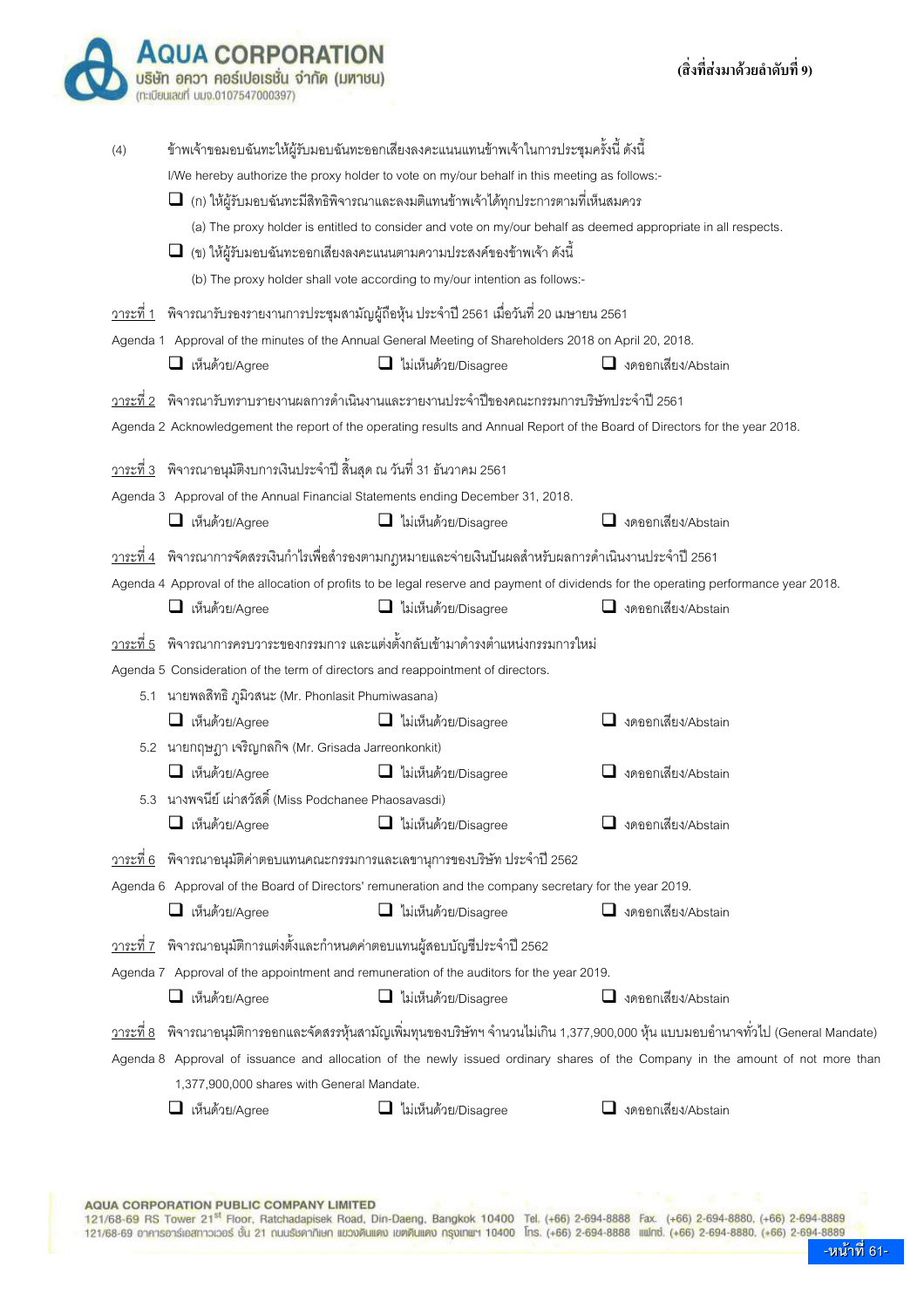|     |                                               | <u>วาระที่ 9</u> พิจารณาอนุมัติแก้ไขเพิ่มเติมหนังสือบริคณห์สนธิ ข้อ 4. ให้สอดคล้องกับการเพิ่มทุนจดทะเบียน                                                                        |                                                                                                                                                                                                                                                                                                                                                                      |
|-----|-----------------------------------------------|----------------------------------------------------------------------------------------------------------------------------------------------------------------------------------|----------------------------------------------------------------------------------------------------------------------------------------------------------------------------------------------------------------------------------------------------------------------------------------------------------------------------------------------------------------------|
|     |                                               |                                                                                                                                                                                  | Agenda 9 Approval the amendment of Memorandum of Association Article 4. To comply with reduction of registered capital.                                                                                                                                                                                                                                              |
|     | $\Box$ เห็นด้วย/Agree                         | $\Box$ ไม่เห็นด้วย/Disagree                                                                                                                                                      | $\Box$ งดออกเสียง/Abstain                                                                                                                                                                                                                                                                                                                                            |
|     |                                               | <u>วาระที่ 10</u> พิจารณาอนุมัติการแก้ไขเพิ่มเติมข้อบังคับบริษัท ให้สอดคล้องกับกฎหมายใหม่                                                                                        |                                                                                                                                                                                                                                                                                                                                                                      |
|     |                                               | Agenda 10 Approval of the amendment of the Company's Articles of Association to comply with the new law                                                                          |                                                                                                                                                                                                                                                                                                                                                                      |
|     | เห็นด้วย/Agree<br>⊔.                          | $\Box$ ไม่เห็นด้วย/Disagree                                                                                                                                                      | $\Box$ งดออกเสียง/Abstain                                                                                                                                                                                                                                                                                                                                            |
|     | <u>วาระที่ 11</u> พิจารณาเรื่องอื่น ๆ (ถ้ามี) |                                                                                                                                                                                  |                                                                                                                                                                                                                                                                                                                                                                      |
|     | Agenda 11 Other (If any)                      |                                                                                                                                                                                  |                                                                                                                                                                                                                                                                                                                                                                      |
|     | เห็นด้วย/Agree                                |                                                                                                                                                                                  | $\Box$ งดออกเสียง/Abstain                                                                                                                                                                                                                                                                                                                                            |
|     | holder deems appropriate in all respects.     | ไม่เห็นด้วย/Disagree<br>้เพิ่มเติมข้อเท็จจริงประการใด ให้ผู้รับมอบฉันทะมีสิทธิพิจารณาและลงมติแทนข้าพเจ้าได้ทุกประการตามที่เห็นสมควร                                              | ในกรณีที่ที่ประชุมมีการพิจารณาหรือลงมติในเรื่องใดนอกเหนือจากเรื่องที่ระบุไว้ข้างต้น รวมถึงกรณีที่มีการแก้ไขเปลี่ยนแปลงหรือ<br>If there is any agenda considered in the meeting other than those specified above, including any amendment or<br>addition thereof, the proxy holder shall be authorized to consider the matters and vote on my/our behalf as the proxy |
| (5) |                                               | ้กิจการใดที่ผู้รับมอบฉันทะได้กระทำไปในการประชุมนั้น ให้ถือเสมือนว่าข้าพเจ้าได้กระทำเองทุกประการ<br>I/we shall be liable for any action taken by the proxy holder at the meeting. |                                                                                                                                                                                                                                                                                                                                                                      |
|     |                                               |                                                                                                                                                                                  |                                                                                                                                                                                                                                                                                                                                                                      |
|     | ลงชื่อ/Signed __                              |                                                                                                                                                                                  | ผู้มอบฉันทะ/Proxy Grantor                                                                                                                                                                                                                                                                                                                                            |
|     |                                               |                                                                                                                                                                                  |                                                                                                                                                                                                                                                                                                                                                                      |
|     |                                               |                                                                                                                                                                                  |                                                                                                                                                                                                                                                                                                                                                                      |

 The shareholder shall grant proxy to only one proxy holder to attend and vote at the meeting. The number of shares may not be divided to more than one proxy holder in order to divide the vote.

- 2. ผู้ถือหุ้นจะต้องมอบฉันทะเท่ากับจำนวนหุ้นที่ระบุไว้ในข้อ (2) โดยไม่สามารถจะมอบฉันทะเพียงบางส่วนน้อยกว่าจำนวนที่ระบุไว้ในข้อ (2) ได้ The shareholder must grant the power to the proxy for all the shares held which specified in clause (2). The shareholder is unable to grant only a portion of the shares less than those specified in clause (2) to the proxy.
- 3. ในกรณีที่มีวาระที่จะพิจารณาในการประชุมมากกว่าวาระที่ระบุไว้ข้างต้น ผู้มอบฉันทะสามารถระบุเพิ่มเติมได้ในใบประจำต่อแบบหนังสือมอบฉันทะตามแนบ In case there is any other agendas to be considered in addition to those specified in the above mentioned, the proxy grantor may specify such agenda on the continued list of proxy attached hereto.

ผู้ที่มาประชุมด้วยตนเอง โปรดนำหนังสือฉบับนี้มาแสดงต่อพนักงานลงทะเบียนในวันประชุมด้วย

Please bring this proxy to show at the meeting even shareholders who attend the meeting in person.

### AQUA CORPORATION PUBLIC COMPANY LIMITED